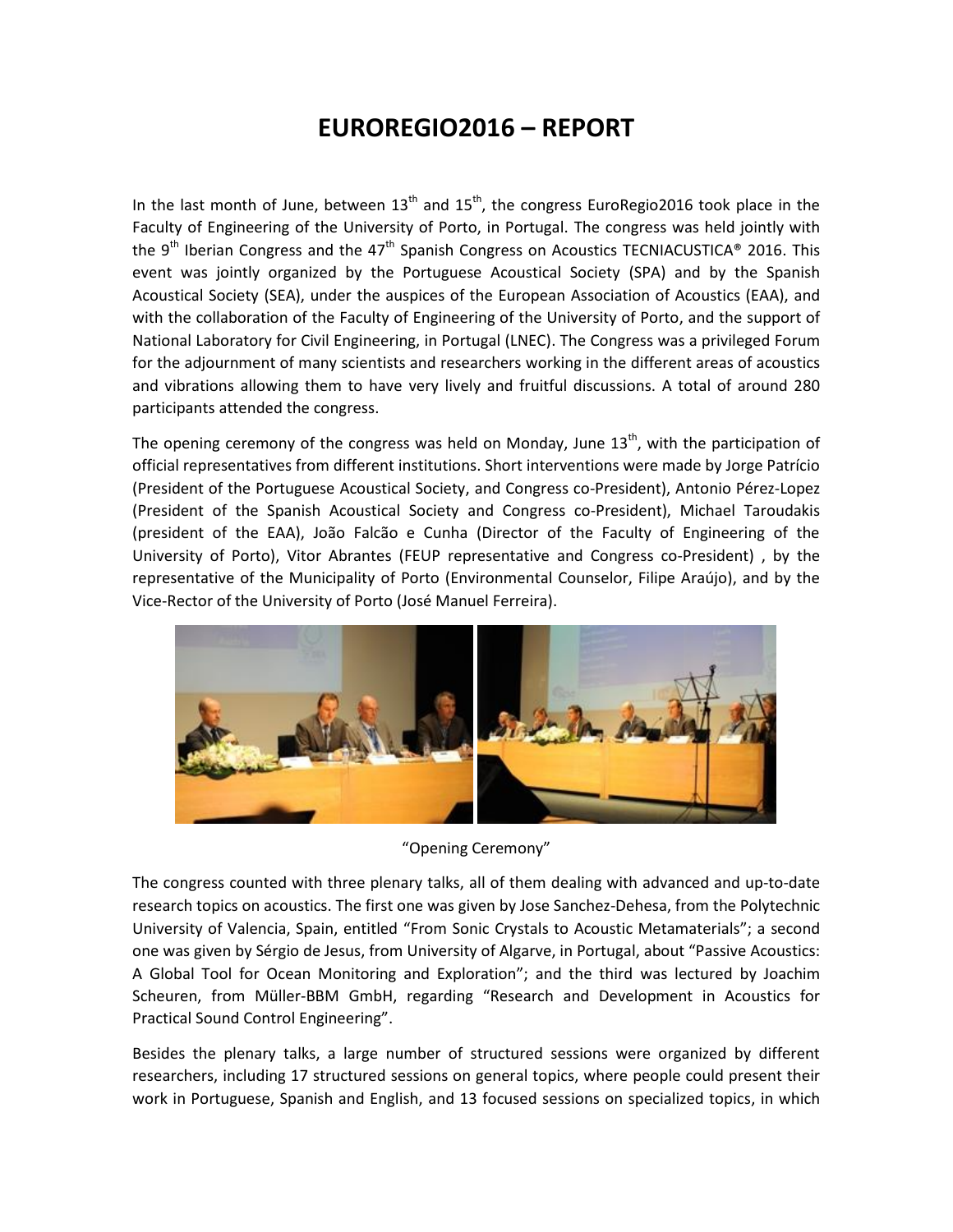the presentations in English were mandatory. Together, all these sessions allowed presentations of around 200 scientific and technical papers, with the contribution of approximately 500 different authors from 28 countries. It was interesting to note that the authorship of the presented works included not only researchers from Europe but also from many other countries outside Europe.

The congress also evidenced the strong link between practical applications and research in the covered topics, attracting 3 sponsors and including a technical exhibition, which also took place during the congress, with 15 exhibitors.

An intense social program was associated to the congress, including touristic visits for accompanying persons, a Welcome Reception taking place in a boat in Rio Douro, a Gala Dinner, which occurred in one of the famous wine cellars of the Port Wine, and a Farewell Cocktail.



"Welcome Cocktail: general view and group of students"

During the Gala Dinner, Merit Diplomas were attributed by the Portuguese Acoustical Society to recognize the work of prominent researchers and technicians working in acoustics and vibrations. These awards were given to Ana Delgado (Spain), Carlos Fafaiol (Portugal), Joachim Scheuren (Germany) and Michael Taroudakis (Greece), for their relevant and outstanding contributions for the progress of acoustics and for their past work in their field of activity.



"Gala Dinner and the Award given to Michael Taroudakis "

The conference ended on June  $15<sup>th</sup>$ , with a closing ceremony. In the closing were present the General Secretary of the EAA (Tapio Lokki), the local organizers from FEUP (Cecília Rocha and Rui